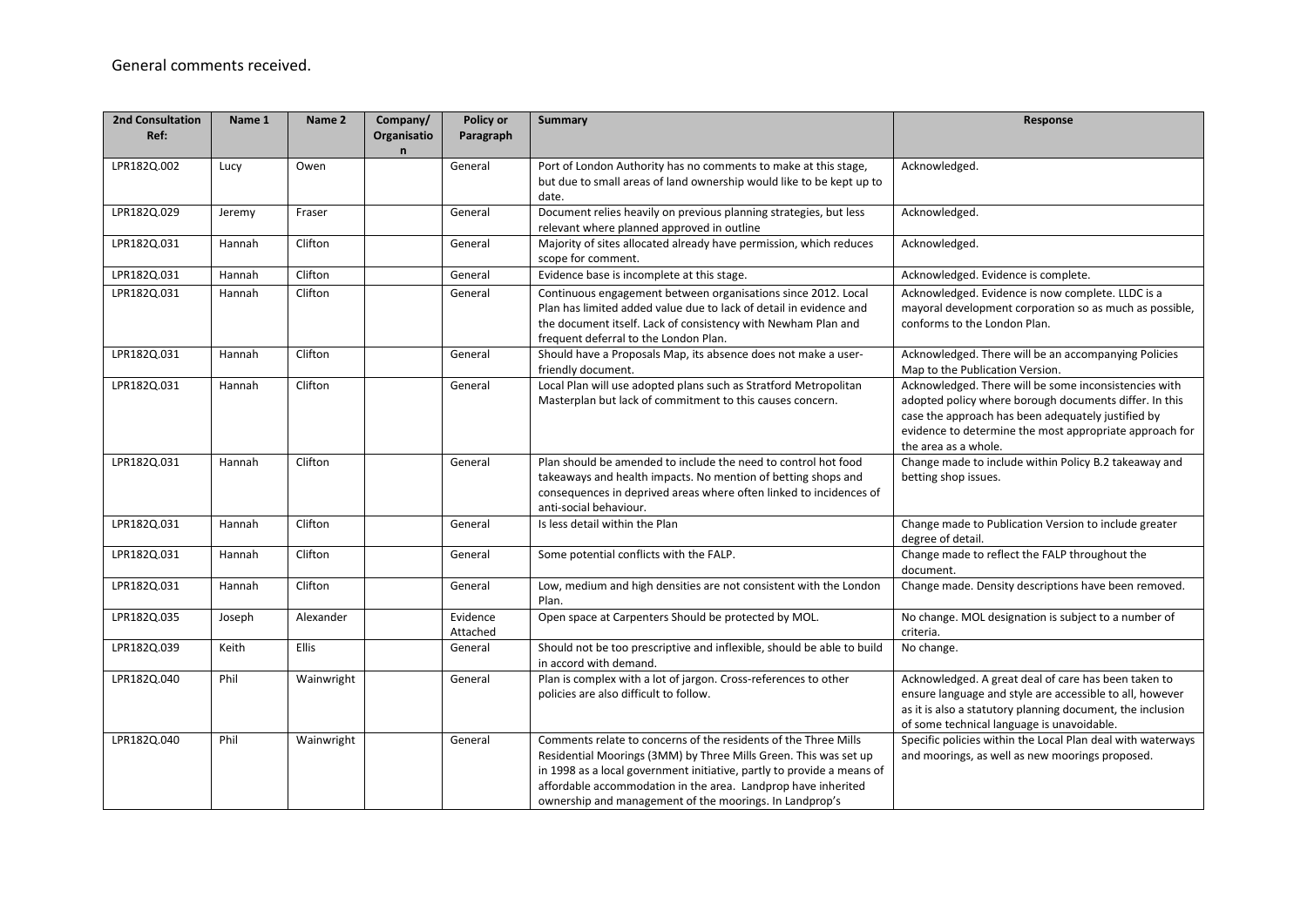|             |                        |                 |                      | originally proposed plan for Strand East, the moorings was no more<br>than a group of boats tied to 2 pontoons. There was a public bridge<br>right over the top of the boats and no on-shore facilities (or any<br>other facilities) shown at all. Consultation did not take place with<br>the community on this and community feels marginalised. Planning<br>application conditions have been ignored. Should consider these<br>communities within the planning process. |                                                                                                                                                                                                                                                                                                                                                                                                                                                                                                                                                                                                                                                                                                                                                                                                                                                                                                       |
|-------------|------------------------|-----------------|----------------------|----------------------------------------------------------------------------------------------------------------------------------------------------------------------------------------------------------------------------------------------------------------------------------------------------------------------------------------------------------------------------------------------------------------------------------------------------------------------------|-------------------------------------------------------------------------------------------------------------------------------------------------------------------------------------------------------------------------------------------------------------------------------------------------------------------------------------------------------------------------------------------------------------------------------------------------------------------------------------------------------------------------------------------------------------------------------------------------------------------------------------------------------------------------------------------------------------------------------------------------------------------------------------------------------------------------------------------------------------------------------------------------------|
| LPR182Q.048 | D. Casey &<br>J. Baker |                 | Evidence<br>Attached | Evidence attached                                                                                                                                                                                                                                                                                                                                                                                                                                                          | Acknowledged.                                                                                                                                                                                                                                                                                                                                                                                                                                                                                                                                                                                                                                                                                                                                                                                                                                                                                         |
| LPR182Q.048 | D. Casey &<br>J. Baker |                 | General              | Local Plan unsound as does not identify Bow Yard West as a<br>safeguarded rail head protecting for aggregate distribution in future.<br>This was agreed in the Fish Island AAP.                                                                                                                                                                                                                                                                                            | This site falls within a designated employment cluster,<br>specifically a Strategic Industrial Location (Preferred<br>Industrial Location). The Publication Plan states that this<br>cluster includes: A safeguarded rail head and associated<br>bulk freight distribution use. B2, B8 and waste<br>management uses are appropriate. Only development<br>supporting the rail-related and aggregates distribution<br>uses and small-scale ancillary uses will be supported.<br>Furthermore safeguarding the Bow Midland West Rail site<br>for rail use is one of the sub-area 1 priorities. The revised<br>chapter also states: 'New development should not<br>adversely affect existing business uses and should be<br>designed to take account of their existence and<br>operational requirements, particularly where those<br>businesses are located within the designated employment<br>clusters'. |
| LPR182Q.051 | Tommy                  | Whittingha<br>m | General              | No SRN within the area, M11, A13 and the A1306 and M25<br>Junctions 29 and 30 are located to the north and east. Impact of<br>congestion on the SRN would be a concern. Have duty to safeguard<br>SRN operation through collaborative working. Scale of projected<br>development and gross direct jobs to 2030 will impact which should<br>be indicated within the Local Plan. This should be clarified.                                                                   | The transport policies within the plan support the role of<br>the Strategic Road Network.                                                                                                                                                                                                                                                                                                                                                                                                                                                                                                                                                                                                                                                                                                                                                                                                             |
| LPR182Q.054 | Clyde                  | Loakes          | General              | Local Plan should be consistent with up to date Waltham Forest<br>plans.                                                                                                                                                                                                                                                                                                                                                                                                   | Acknowledged.                                                                                                                                                                                                                                                                                                                                                                                                                                                                                                                                                                                                                                                                                                                                                                                                                                                                                         |
| LPR182Q.054 | Clyde                  | Loakes          | General              | Transport, social and other physical infrastructure should be<br>clarified, in particular IT infrastructure in securing high-grade<br>employment uses.                                                                                                                                                                                                                                                                                                                     | Acknowledged.                                                                                                                                                                                                                                                                                                                                                                                                                                                                                                                                                                                                                                                                                                                                                                                                                                                                                         |
| LPR182Q.055 | Steven                 | Pugh            | General              | Large amount of information within the document which can be<br>difficult to understand                                                                                                                                                                                                                                                                                                                                                                                    | Acknowledged. A great deal of care has been taken to<br>ensure language and style are accessible to all, however<br>as it is also a statutory planning document, the inclusion<br>of some technical language is unavoidable.                                                                                                                                                                                                                                                                                                                                                                                                                                                                                                                                                                                                                                                                          |
| LPR182Q.055 | Steven                 | Pugh            | General              | No enough emphasis on the waterways within the Plan.                                                                                                                                                                                                                                                                                                                                                                                                                       | An intention of the re-draft of the plan is to make the<br>document and its policies as concise as possible; this is in<br>response to various comments throughout the<br>consultation process. Where it has been possible to<br>combine certain policies whilst maintaining the overall                                                                                                                                                                                                                                                                                                                                                                                                                                                                                                                                                                                                              |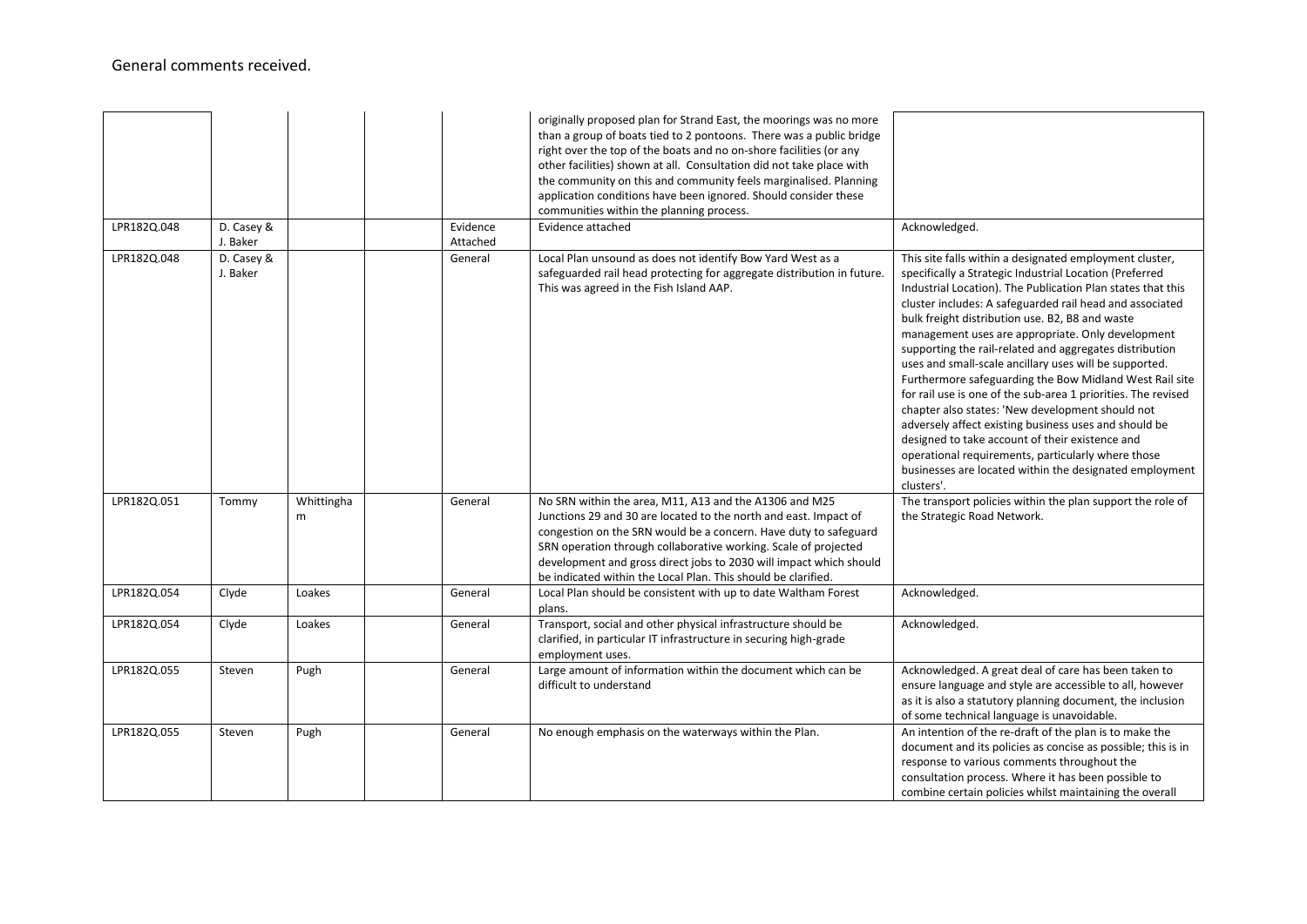|             |          |                  |         |                                                                                                                                                                                                                                                                                                                                                                                                                                                                                                                                       | outcome and strength of policies this has been done. The<br>provision of moorings is addressed within the policy.                                                                                                                                                                                                                                                                                                                                                                                                                                                                                                                                                                                                                                                                                                                                                                                                                                           |
|-------------|----------|------------------|---------|---------------------------------------------------------------------------------------------------------------------------------------------------------------------------------------------------------------------------------------------------------------------------------------------------------------------------------------------------------------------------------------------------------------------------------------------------------------------------------------------------------------------------------------|-------------------------------------------------------------------------------------------------------------------------------------------------------------------------------------------------------------------------------------------------------------------------------------------------------------------------------------------------------------------------------------------------------------------------------------------------------------------------------------------------------------------------------------------------------------------------------------------------------------------------------------------------------------------------------------------------------------------------------------------------------------------------------------------------------------------------------------------------------------------------------------------------------------------------------------------------------------|
| LPR182Q.072 | Mallory  | Giardino         | General | Local Plan provides opportunity to foster creative, affordable and                                                                                                                                                                                                                                                                                                                                                                                                                                                                    | Acknowledged.                                                                                                                                                                                                                                                                                                                                                                                                                                                                                                                                                                                                                                                                                                                                                                                                                                                                                                                                               |
| LPR182Q.057 | Daisy    | Bentley          | General | sustainable neighbourhoods. Should have greater emphasis towards                                                                                                                                                                                                                                                                                                                                                                                                                                                                      |                                                                                                                                                                                                                                                                                                                                                                                                                                                                                                                                                                                                                                                                                                                                                                                                                                                                                                                                                             |
| LPR182Q.058 | Eftychia | Karamolegk<br>ou | General | sustainability of an affordable ecology which has allowed<br>development of thriving artistic and cultural scene.                                                                                                                                                                                                                                                                                                                                                                                                                     |                                                                                                                                                                                                                                                                                                                                                                                                                                                                                                                                                                                                                                                                                                                                                                                                                                                                                                                                                             |
| LPR182Q.059 | Kent     | Jeudy            | General |                                                                                                                                                                                                                                                                                                                                                                                                                                                                                                                                       |                                                                                                                                                                                                                                                                                                                                                                                                                                                                                                                                                                                                                                                                                                                                                                                                                                                                                                                                                             |
| LPR182Q.060 | Jacob    | Nicholson        | General |                                                                                                                                                                                                                                                                                                                                                                                                                                                                                                                                       |                                                                                                                                                                                                                                                                                                                                                                                                                                                                                                                                                                                                                                                                                                                                                                                                                                                                                                                                                             |
| LPR182Q.061 | James    | Brady            | General |                                                                                                                                                                                                                                                                                                                                                                                                                                                                                                                                       |                                                                                                                                                                                                                                                                                                                                                                                                                                                                                                                                                                                                                                                                                                                                                                                                                                                                                                                                                             |
| LPR182Q.062 | Andreas  | Lang             | General |                                                                                                                                                                                                                                                                                                                                                                                                                                                                                                                                       |                                                                                                                                                                                                                                                                                                                                                                                                                                                                                                                                                                                                                                                                                                                                                                                                                                                                                                                                                             |
| LPR182Q.063 | Viola    | Bruni            | General |                                                                                                                                                                                                                                                                                                                                                                                                                                                                                                                                       |                                                                                                                                                                                                                                                                                                                                                                                                                                                                                                                                                                                                                                                                                                                                                                                                                                                                                                                                                             |
| LPR182Q.067 | Marisa   | Davies           | General |                                                                                                                                                                                                                                                                                                                                                                                                                                                                                                                                       |                                                                                                                                                                                                                                                                                                                                                                                                                                                                                                                                                                                                                                                                                                                                                                                                                                                                                                                                                             |
| LPR182Q.068 | Virginia | Valli            | General |                                                                                                                                                                                                                                                                                                                                                                                                                                                                                                                                       |                                                                                                                                                                                                                                                                                                                                                                                                                                                                                                                                                                                                                                                                                                                                                                                                                                                                                                                                                             |
| LPR182Q.069 | Tom      | Slingsby         | General | NPPF states plans should be plan-led, shaped by local communities.<br>Should be kept up to date, based on co-operation, providing a<br>practical framework for basing local decisions. Support for this aim<br>and the production of a Masterplan for the Pudding Mill area<br>through collaborative working between LLDC officers and<br>landowners. Should not place unnecessary delays over<br>development at Pudding Mill and Cooks Road.                                                                                         | Acknowledged.                                                                                                                                                                                                                                                                                                                                                                                                                                                                                                                                                                                                                                                                                                                                                                                                                                                                                                                                               |
| LPR182Q.069 | Tom      | Slingsby         | General | NPPF states plans should reflect presumption in favour of<br>sustainable development, setting clear policies how applied locally.<br>Should meet fully assessed needs with flexibility for change. Should<br>accord with NPPF, be aspirational but realistic. Para 158 refers to<br>use of proportionate evidence base and Para 173 requires viability<br>consideration. Para 182 requires plans to meet the specific tests of<br>soundness.                                                                                          | Acknowledged.                                                                                                                                                                                                                                                                                                                                                                                                                                                                                                                                                                                                                                                                                                                                                                                                                                                                                                                                               |
| LPR182Q.073 | Stephen  | Wilkinson        | General | 20% of the LLDC area lies within the Regional Park. The Lee Valley<br>Regional Park Authority has a statutory responsibility to either<br>provide facilities for sport, recreation, leisure, entertainment and<br>nature conservation throughout the Park. It has a range of powers<br>which relate to the statutory planning process. The Authority's work<br>on proposals for Area 1 covering the Park south of Ruckholt Road<br>through to the River Thames and therefore including land within the<br>LLDC area has just started. | Although there is no specific policy for the Lee Valley<br>Regional Park, the proposals of the Authority are<br>supported throughout the re-draft. For example, Policy<br>CI1 will help to address (a) and (b), the transport chapter<br>will help to address (c), Policies BN2 and BN3 will help to<br>address (d) and (e). The supporting text also identifies<br>that in relation to waterways environments, such as the<br>Lea Valley, applications will need the take account of<br>proposals developed by the Lee Valley Regional Park<br>Authority, this includes the Lee Valley Regional Park<br>Authority's Park Plan and Park Development Framework<br>(PDF) adopted Area Proposals. The Built and Natural<br>Environment Chapter Strategic Policy supporting text is<br>also currently being re-drafted and will make further<br>reference to this. The LLDC development management<br>team will ensure that the correct consultation procedures |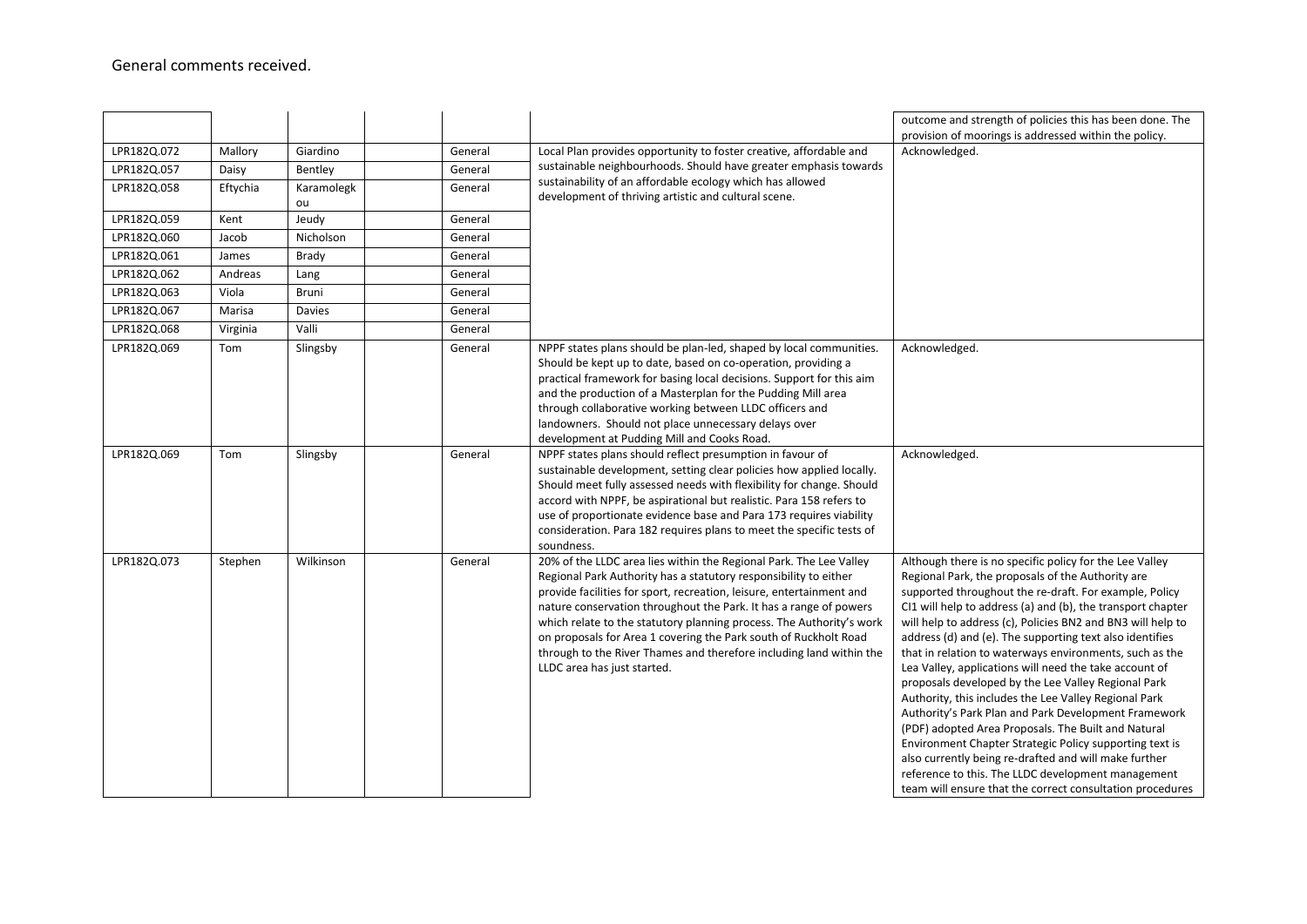|             |       |          |                             |                                                                                                                                                                                                                                                                                                                                                                                                                                                                                                                                                                                                                                                                                                                                                                                                                                                                                                                                                             | are followed with regard to planning applications.                                                                                                                                                                                                                                                                                                                                                                                                                                                                                                                                                                                                                                                                                                                                       |
|-------------|-------|----------|-----------------------------|-------------------------------------------------------------------------------------------------------------------------------------------------------------------------------------------------------------------------------------------------------------------------------------------------------------------------------------------------------------------------------------------------------------------------------------------------------------------------------------------------------------------------------------------------------------------------------------------------------------------------------------------------------------------------------------------------------------------------------------------------------------------------------------------------------------------------------------------------------------------------------------------------------------------------------------------------------------|------------------------------------------------------------------------------------------------------------------------------------------------------------------------------------------------------------------------------------------------------------------------------------------------------------------------------------------------------------------------------------------------------------------------------------------------------------------------------------------------------------------------------------------------------------------------------------------------------------------------------------------------------------------------------------------------------------------------------------------------------------------------------------------|
| LPR182Q.075 | Owen  | Whalley  | General                     | Tower Hamlets Council welcomes commitment Local Plan<br>supporting convergence. This is generally defined as seeking to raise<br>the standard of living among residents living within these boroughs<br>to align with the wider London metropolitan average. Currently east<br>London has some of the nation's most deprived residents and lags<br>behind the rest of the city. The Mayor of London's Olympic Legacy<br>Supplementary Planning Guidance reiterates the commitment to<br>the principle of convergence and the guidance seeks to provide the<br>spatial context for its achievement.                                                                                                                                                                                                                                                                                                                                                          | Acknowledged                                                                                                                                                                                                                                                                                                                                                                                                                                                                                                                                                                                                                                                                                                                                                                             |
| LPR182Q.075 | Owen  | Whalley  | General                     | Overall, while the Council supports the principles of the LLDC draft<br>Local Plan consultation document, but object to the approach to<br>affordable housing. This is not robust to maximise the delivery of<br>affordable housing and does not have any safeguards to ensure that<br>new 'affordable rent' homes in the LLDC area will be truly<br>affordable. The Council is also concerned that the site allocations in<br>Sub Area 1 Hackney Wick and Fish Island do not accord with the<br>adopted development plan. Should engage better with the Council<br>on the Community Infrastructure Levy (CIL) and related<br>Infrastructure Delivery Plan (IDP).                                                                                                                                                                                                                                                                                           | Change made. The AAP allocations are now included in<br>their own right or as part of wider allocations. The<br>Background Housing Paper seeks to demonstrate the<br>relationships between affordable rents and affordability.<br>Engagement ongoing with Council on CIL.                                                                                                                                                                                                                                                                                                                                                                                                                                                                                                                |
| LPR182Q.076 | Leyre | Gonzalez | General                     | Local Plan provides opportunity to foster creative, affordable and<br>sustainable neighbourhoods. Should have greater emphasis towards<br>sustainability of an affordable ecology which has allowed<br>development of thriving artistic and cultural scene.                                                                                                                                                                                                                                                                                                                                                                                                                                                                                                                                                                                                                                                                                                 | Acknowledged.                                                                                                                                                                                                                                                                                                                                                                                                                                                                                                                                                                                                                                                                                                                                                                            |
| LPR182Q.078 | Katie | Glasgow  | General -<br><b>Figures</b> | East Wick housing crescent boundary should reflect those within the<br>LCS.                                                                                                                                                                                                                                                                                                                                                                                                                                                                                                                                                                                                                                                                                                                                                                                                                                                                                 | Acknowledged, the allocation map will reflect the correct<br>boundary.                                                                                                                                                                                                                                                                                                                                                                                                                                                                                                                                                                                                                                                                                                                   |
| LPR182Q.078 | Katie | Glasgow  | General                     | Plan should be more ambitious. Strategic policies reiterate London<br>Plan position. Should include more extensive development<br>management policies and policy wording should be strengthened.                                                                                                                                                                                                                                                                                                                                                                                                                                                                                                                                                                                                                                                                                                                                                            | Acknowledged. Policies have been given more detail and<br>strengthened.                                                                                                                                                                                                                                                                                                                                                                                                                                                                                                                                                                                                                                                                                                                  |
| LPR182Q.078 | Katie | Glasgow  | General -<br>Policies Map   | Should have a Proposals Map.                                                                                                                                                                                                                                                                                                                                                                                                                                                                                                                                                                                                                                                                                                                                                                                                                                                                                                                                | Acknowledged. There will be an accompanying Policies<br>Map to the Publication Version.                                                                                                                                                                                                                                                                                                                                                                                                                                                                                                                                                                                                                                                                                                  |
| LPR182Q.078 | Katie | Glasgow  | General                     | Appreciate collaboration to date. Many comments repeat previous<br>comments on interim but still some concerns, particularly SA1. Plan<br>lacks vision reiterating the London Plan position which does not<br>reflect the opportunities. LLDCs strong economic vision and projects<br>are intended to emphasise east London's position, promoting major<br>economic growth. Hackney Wick/Fish Island is as a significant<br>creative district, this can add value and help shape the 'grand'<br>proposals that should underpin the Plan's vision. Should<br>acknowledge the existing conditions that have established<br>Hackney Wick/Fish Island and including availability and<br>concentration of workspace, low/affordable rents which should be<br>well-integrated. As Hackney Wick AAP only adopted recently should<br>be better reflected within the new Plan. The principles of this<br>document have been taken forward in the LLDC's Hackney Wick | Changes made. A considerable amount of work has gone<br>into creating a clearer and ambitious vision. There will be<br>some inconsistencies with adopted policy where borough<br>documents differ. Where this is the case, the approach<br>has been adequately justified by evidence to determine<br>the most appropriate approach for the area as a whole.<br>Acknowledged. The revised Sub Area 1 section takes full<br>account of the existing/expanding creative, artistic and<br>tech sectors, as well as the value/contribution of artisan<br>and creative uses to the character of the area. The<br>policies are shaped to preserve the conditions that have<br>allowed these to flourish and have been predicated upon<br>the constituent elements of both AAPs and the HWFIDPG. |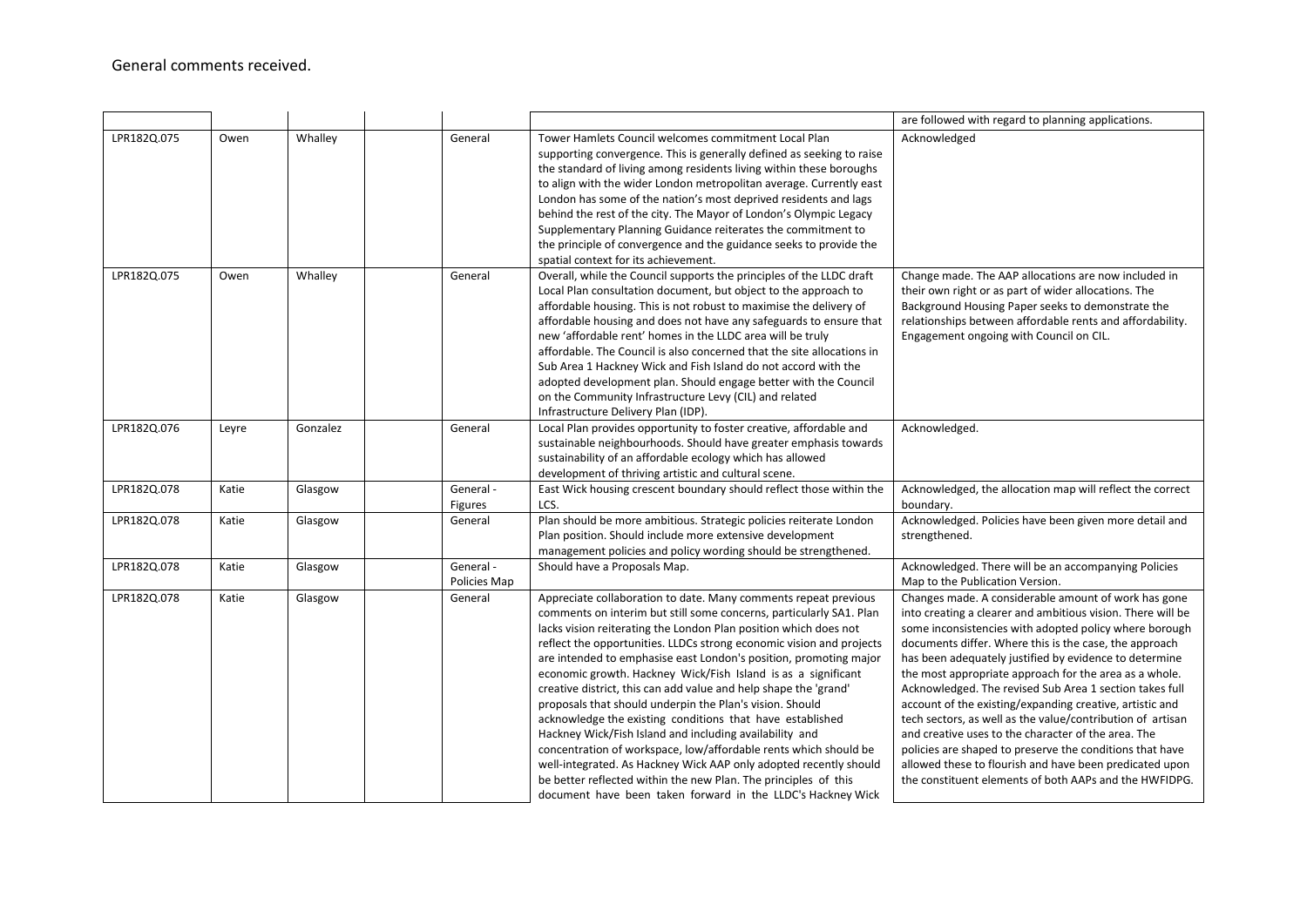## General comments received.

|             |         |          |                                        |               | and Fish Island Planning and Design Guide and the proposed<br>expansion of the existing conservation areas, both in terms of built<br>form and uses.                                                                                                                                                                                                                                                                                                                                                                                                                                                                                                                                                                                                                                                                                                                                                                                                                                                                                                                                                                                                                                                                                                                                                                                                                                                                                                                  |                                                                                                                                                                                                                         |
|-------------|---------|----------|----------------------------------------|---------------|-----------------------------------------------------------------------------------------------------------------------------------------------------------------------------------------------------------------------------------------------------------------------------------------------------------------------------------------------------------------------------------------------------------------------------------------------------------------------------------------------------------------------------------------------------------------------------------------------------------------------------------------------------------------------------------------------------------------------------------------------------------------------------------------------------------------------------------------------------------------------------------------------------------------------------------------------------------------------------------------------------------------------------------------------------------------------------------------------------------------------------------------------------------------------------------------------------------------------------------------------------------------------------------------------------------------------------------------------------------------------------------------------------------------------------------------------------------------------|-------------------------------------------------------------------------------------------------------------------------------------------------------------------------------------------------------------------------|
| LPR182Q.078 | Katie   | Glasgow  | Evidence<br>Base -HWFI<br>Design Brief |               | Welcome the HWFIDG as brings out much of the HWAAP detail and<br>Conservation Area. Local Plan should be stronger in terms of<br>reconnection of the area. Urban Design definition of areas at edge<br>of HWFI needs more refinement. The plan promotes a high level of<br>pedestrian permeability around Hackney Wick Station. This should<br>be fine tuned to develop a character for each year. The expansion of<br>the conservation area and identification of non designated heritage<br>assist is supported. The Council would like to work with the LLDC to<br>consider the statutory listing of properties in the area. Design briefs<br>should be prepared for the key sites across the area that bring<br>together the guidance and seta design policy framework. Should<br>have some flexibility on heights including clear criteria for buildings<br>proposed above 6 storeys. Should note possibility of connectivity to<br>further CHP/energy/heat reticulation systems.                                                                                                                                                                                                                                                                                                                                                                                                                                                                                | The HWFIDPG is currently in draft and therefore<br>comments relating to its content will be considered when<br>revising the document prior to Examination. SA1 chapter<br>substantially re-written to address concerns. |
| LPR182Q.078 | Katie   | Glasgow  | Evidence                               | Base -Schools | Learning Trust colleagues feel that school place demand within the<br>LLDC area has been under-estimated within the Schools Study. It is<br>not clear what methodology was used within the Study and this<br>should be described. The GLA will be developing a child yield toolkit<br>from the 2011 Census data enabling a much more accurate<br>understanding of child yields within London to be obtained. This<br>study should be reviewed once the GLA complete their work. Should<br>review actual numbers of children living in the area after<br>completion. Should amend some wording to sections. DfE's current<br>advice is that forecasts can only include developments will full<br>planning permission; or where the LA can demonstrate a degree of<br>certainty that the development will go ahead. Housing mix will have<br>a substantial impact on the child yield; letting of private dwellings<br>could have a child yield closer to affordable housing than from<br>private housing. DfE data suggests that a significant proportion of<br>the predicted shortfall in school places will be in the Kings<br>Park/Wick area, closest to the LLDC. Question whether the 7%<br>average for private schools is appropriate to Hackney. Section 3.43<br>should specify that it relates to Orthodox Jewish schools, with no<br>assumption that other children might attend those schools.<br>Hackney principles do not agree with more than 3FE schools. | Plan has been substantially reordered with format<br>addressing many of the concerns. School place yield will<br>continue to be monitored.                                                                              |
| LPR182Q.079 | Richard | Rothwell | Evidence<br>Base -HWFI<br>Design Brief |               | HWFIDPG will be material consideration in the determination of<br>planning applications but has not been subject to direct formal<br>consultation. Objectives seek to create a mixed use neighbourhood<br>with a multifunctional neighbourhood centre, including residential<br>and employment uses, and promote exemplary standards of design<br>are by Groveworld and the proposals for Wallis Road are consistent                                                                                                                                                                                                                                                                                                                                                                                                                                                                                                                                                                                                                                                                                                                                                                                                                                                                                                                                                                                                                                                  | The HWFIDPG is currently in draft and therefore<br>comments relating to its content will be considered when<br>revising the document prior to Examination.                                                              |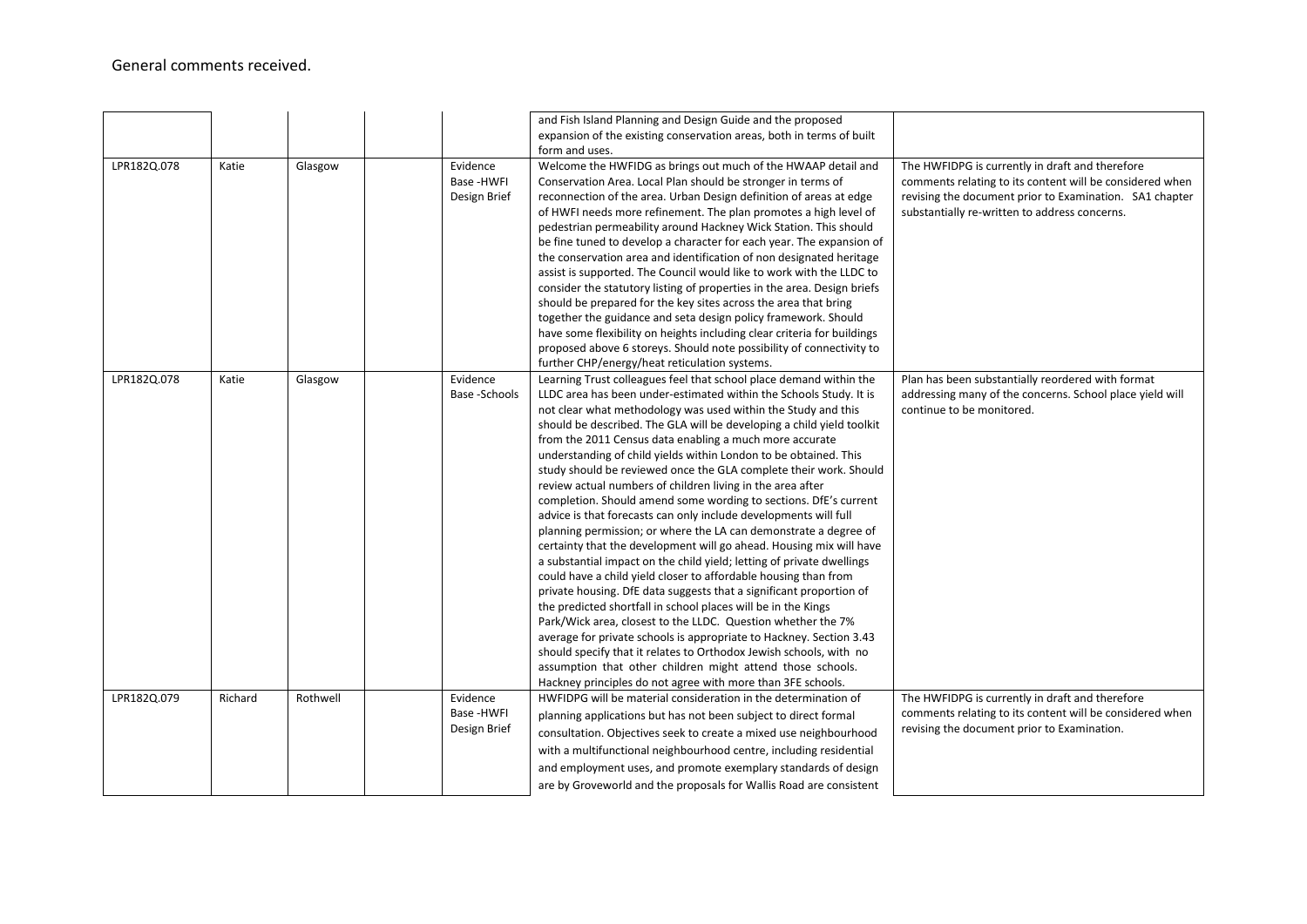|             |       |          |              | with the document's broad emphasis. Repeatedly highlights the<br>importance of the area's industrial heritage and promotes 'heritage- |                                                                 |
|-------------|-------|----------|--------------|---------------------------------------------------------------------------------------------------------------------------------------|-----------------------------------------------------------------|
|             |       |          |              | led regeneration' however, the townscape is generally mixed and                                                                       |                                                                 |
|             |       |          |              | frequently of a poor quality. The vision to create a mixed use and                                                                    |                                                                 |
|             |       |          |              | multifunctional neighbourhood centre at Hackney Wick, including                                                                       |                                                                 |
|             |       |          |              | residential and employment uses and with exemplary design                                                                             |                                                                 |
|             |       |          |              | standards is supported. The emphasis on 'heritage-led regeneration'                                                                   |                                                                 |
|             |       |          |              | and conservation should again be balanced with the deficiencies in                                                                    |                                                                 |
|             |       |          |              | the area's townscape (recognised at p47) and the significant                                                                          |                                                                 |
|             |       |          |              | opportunities for regeneration. Should show B1a/B1c/A1/                                                                               |                                                                 |
|             |       |          |              | A2/A3/A4 uses at ground floor level and C3 residential use above                                                                      |                                                                 |
|             |       |          |              | within the Stone Brothers site. Only a part of No. 88 Wallis Road is in                                                               |                                                                 |
|             |       |          |              | creative industrial use. Only illustrate the corner of No. 88 Wallis                                                                  |                                                                 |
|             |       |          |              | Road as a 'building of townscape merit. Should reflect the mixed                                                                      |                                                                 |
|             |       |          |              | character and interest associated with the yards and spaces in                                                                        |                                                                 |
|             |       |          |              | Hackney Wick. The land use plans (p56 & 58) and accompanying                                                                          |                                                                 |
|             |       |          |              | guidance should be updated to indicatively show                                                                                       |                                                                 |
|             |       |          |              | B1a/B1c/A1/A2/A3/A4 uses at ground floor level within the Stone                                                                       |                                                                 |
|             |       |          |              | Brothers site and C3 residential use above. Any references to                                                                         |                                                                 |
|             |       |          |              | promotion of B2/B8 and A5 uses should be omitted from the                                                                             |                                                                 |
|             |       |          |              | neighbourhood centre.                                                                                                                 |                                                                 |
|             |       |          |              |                                                                                                                                       |                                                                 |
| LPR182Q.083 | Aston | Matthews | Evidence     | Concern about proposals HWFIDPG which seek to restrict heights of                                                                     | LLDC's position in relation to building heights is clarified in |
|             |       |          | Base -HWFI   | development on the site even further to four storeys. This is a                                                                       | sub area Policy 1.6 and its supporting text.                    |
|             |       |          | Design Brief | departure Fish Island Area Action Plan (FIAAP) that provides for<br>buildings of 4-6 storeys or above to be considered, subject to a  |                                                                 |
|             |       |          |              | design assessment.                                                                                                                    |                                                                 |
| LPR182Q.083 | Aston | Matthews | Evidence     | HWFI Design Guide and Conservation area provide a spatial                                                                             | The HWFIDPG is currently in draft and therefore                 |
|             |       |          | Base -HWFI   | interpretation of plans and evidence base for plans.                                                                                  | comments relating to its content will be considered when        |
|             |       |          | Design Brief | Concerns about open space provision as hinders ability to deliver a                                                                   | revising the document prior to Examination.                     |
|             |       |          |              | comprehensive scheme.                                                                                                                 |                                                                 |
|             |       |          |              | Document proposals limit height to 4-6 storeys should be consistent                                                                   |                                                                 |
|             |       |          |              | with FIAAP. Guide lists future and existing land uses on site,<br>identifies as employment led and only one building with element of  |                                                                 |
|             |       |          |              | housing which is contrary to client's proposals and adopted policy.                                                                   |                                                                 |
|             |       |          |              | Should amend Guide accordingly. Use as a material consideration is                                                                    |                                                                 |
|             |       |          |              | inappropriate as has not been subject to consultation. Contains                                                                       |                                                                 |
|             |       |          |              | principles contrary to FIAAP and hinder the development ability of                                                                    |                                                                 |
|             |       |          |              | the site.                                                                                                                             |                                                                 |
| LPR182Q.088 | David | Wilson   | General      | Concerns regarding land at Abbey Mills Pumping Station.                                                                               | Acknowledged.                                                   |
| LPR182Q.089 | Glenn | Burton   | General      | QDD generally supportive of LPCD, subject to next version being<br>concise, with flexibility and clear policy framework. East Village | Acknowledged.                                                   |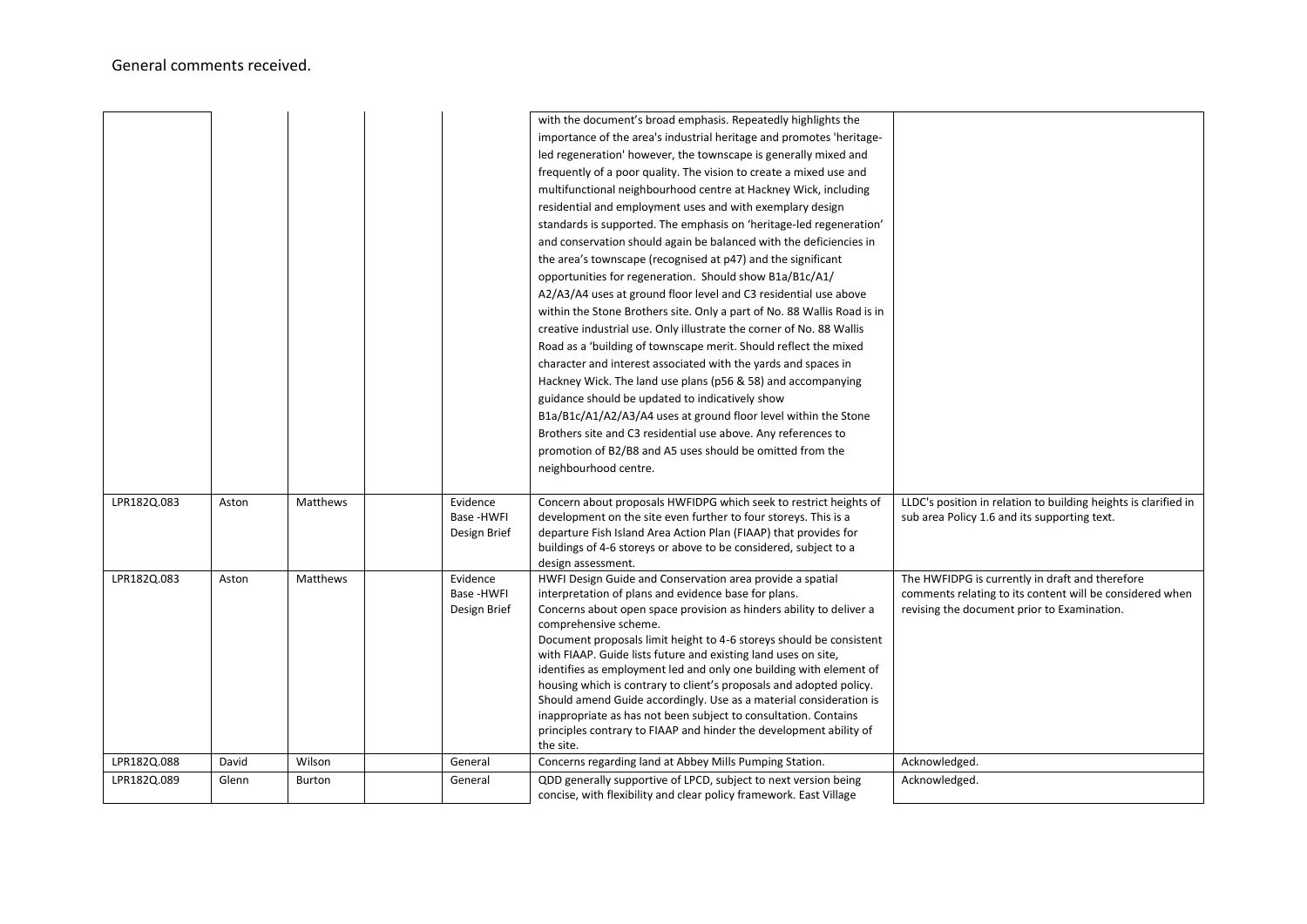|             |         |         |         | comprises a large proportion of Zones 3-6 of Stratford City<br>development under 10/90641/EXTODA. The development of Zones<br>3-6 is now subject to a retrofit programme. In total, 2,818 new<br>homes will become available for occupation, of these 1,439 will be<br>private homes, mainly for private rent alongside 1,379 affordable<br>homes. The first residents have already started to occupy East<br>Village, and it is anticipated that all buildings built to date will be<br>available for occupation during 2014, creating a brand new<br>neighbourhood for East London. The SC OPP also permits the<br>development of six further plots with residential units and<br>related accommodation. Pre-application discussions are underway<br>with LLDC concerning reserved matters applications as to the<br>detailed design of the buildings to accommodate these remaining.<br>units. Any future reserved matters applications are required to be<br>informed by Zonal Masterplans (ZMP) which define the<br>principles for the layout, scale and general arrangement of<br>development. The ZMP for Zones 3-6 was approved in 2008 (as<br>subsequently amended in February 2011 and March 2013) (refs:<br>07/90208/AODODA, 10/90272/AODODA and 13/00053/AOD<br>respectively). QDD has already started to market and let residential<br>units through its newly established management and letting<br>operation- Get Living London, operating a new PRS letting approach<br>that aims to simplify the letting process and to offer high quality<br>management. |                                                                                                                                                                                                                                                                                                                                                                                                                                                                                                                                                                                                                                                                                                                                                       |
|-------------|---------|---------|---------|----------------------------------------------------------------------------------------------------------------------------------------------------------------------------------------------------------------------------------------------------------------------------------------------------------------------------------------------------------------------------------------------------------------------------------------------------------------------------------------------------------------------------------------------------------------------------------------------------------------------------------------------------------------------------------------------------------------------------------------------------------------------------------------------------------------------------------------------------------------------------------------------------------------------------------------------------------------------------------------------------------------------------------------------------------------------------------------------------------------------------------------------------------------------------------------------------------------------------------------------------------------------------------------------------------------------------------------------------------------------------------------------------------------------------------------------------------------------------------------------------------------------------------------------------------------------------|-------------------------------------------------------------------------------------------------------------------------------------------------------------------------------------------------------------------------------------------------------------------------------------------------------------------------------------------------------------------------------------------------------------------------------------------------------------------------------------------------------------------------------------------------------------------------------------------------------------------------------------------------------------------------------------------------------------------------------------------------------|
| LPR182Q.089 | Glenn   | Burton  | General | Plan is over-long and too focussed upon reproducing current<br>policies in other documents. Should be more succinct and clear<br>what is required. This is essential in context of NPPF para 154.                                                                                                                                                                                                                                                                                                                                                                                                                                                                                                                                                                                                                                                                                                                                                                                                                                                                                                                                                                                                                                                                                                                                                                                                                                                                                                                                                                          | Acknowledged. A great deal of effort has been made to<br>ensure Plan is as clear and succinct as possible.                                                                                                                                                                                                                                                                                                                                                                                                                                                                                                                                                                                                                                            |
| LPR182Q.089 | Glenn   | Burton  | General | Sub-area boundary clarification sought as half within Sub Area 2 and<br>3. Should have clear and concise framework for developers to<br>maintain flexibility under alternative conditions.                                                                                                                                                                                                                                                                                                                                                                                                                                                                                                                                                                                                                                                                                                                                                                                                                                                                                                                                                                                                                                                                                                                                                                                                                                                                                                                                                                                 | Acknowledged. Sub area boundaries have been drawn to<br>reflect the nature of the area, and in some cases sites<br>could cross two boundaries. In this case there will be no<br>change in consideration for the site resulting from<br>crossing two areas.                                                                                                                                                                                                                                                                                                                                                                                                                                                                                            |
| LPR182Q.090 | Charlie | Hammond | General | Roypark and Newstates are longstanding landowners, landlords and<br>investors within Fish Island and are part of a stakeholder group that<br>represents delivery partnership for the area. LLDC should recognise<br>the role of landowners in delivering regeneration and to identify a<br>viable development strategy. This way the housing, economic and<br>wider environmental targets for the area can be secured. These<br>representations against policies affecting land Fish Island North. The<br>Draft Local Plan (DLP) proposes an inequitable imbalance between<br>the positive approach to delivery strategy and a negative<br>development management approach. The DLP represents a<br>significant and unjustified departure from Olympic Legacy SPG and<br>Fish Island AAP. Challenge both the soundness and effectiveness of<br>the DLP in respect of, for example:                                                                                                                                                                                                                                                                                                                                                                                                                                                                                                                                                                                                                                                                                         | Acknowledged. The Legacy Corporation is proposing a<br>positive development management approach for sub-<br>area 1. This is clearly outlined with the 'Development<br>Potential' section of the revised chapter and is not a<br>departure from the adopted AAPs. The policies and<br>development aspirations outlined within the chapter will<br>be viability tested as part of the Local Plan process and<br>amended accordingly, although the residential and<br>employment targets are the same as those expressed<br>within the AAPs. LLDC's position in relation to building<br>heights is clarified in sub area Policy 1.6 and its<br>supporting text. LLDC agree that sub area 1 does<br>comprise a number of opportunities for re-development |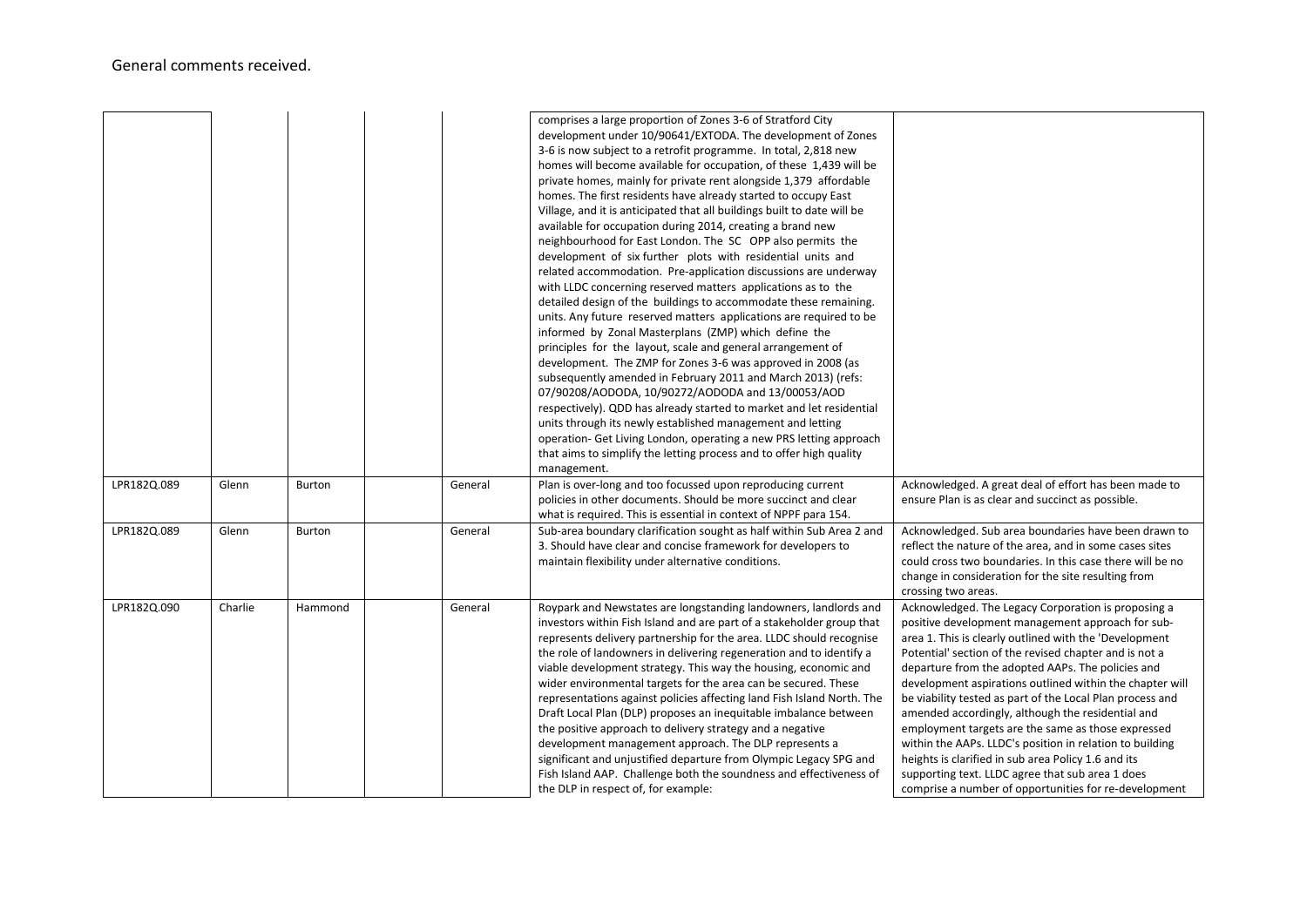|  |  | 1. Viability – a failure to demonstrate a viable framework within       | in the form of cleared sites and modern buildings of lower   |
|--|--|-------------------------------------------------------------------------|--------------------------------------------------------------|
|  |  | which to secure key housing and employment targets. Should              | architectural and townscape quality. Although these          |
|  |  | demonstrate viability tested.                                           | should deliver a range of uses through contemporary          |
|  |  | 2. Failure to plan positively - the delivery strategy for Fish Island   | schemes that are informed by an understanding and            |
|  |  | being ambiguous and constraining                                        | evaluation of the area's defining characteristics. Retaining |
|  |  | 3. An unjustified and inappropriate emphasis towards employment         | the employment floorspace within sub area 1 is               |
|  |  | undermining housing targets                                             | fundamental to maintaining the economic base of the          |
|  |  | 4. An inappropriate level of protection of existing employment low      | LLDC area. The Hackney Wick and Fish Island sub-area         |
|  |  | grade and unsustainable employment floorspace                           | contains 39% of employment land, but 61% of businesses.      |
|  |  | 5. An unduly cautious approach to development capacity building         | By contrast, the Bromley-by-Bow, Three Mills and             |
|  |  | heights and densities                                                   | Pudding Mill sub-area contains 31% of the LLDC area's        |
|  |  | 6. A lacking certainty in respect of housing delivery in Hackney Wick   | employment land but only 22% of businesses. This implies     |
|  |  | and Fish Island (HW&FI)                                                 | that business density is greatest in Hackney Wick and Fish   |
|  |  | 7. A failure to objectively assess existing urban character and an      | Island. Overall, the revised policies promote residential    |
|  |  | undue emphasis upon 'heritage' and heritage-led regeneration            | development whilst simultaneously retaining the level of     |
|  |  | 8. – SA1 aspirations for HW&FI fail to provide clarity on how the       | employment floorspace in sub-area 1.                         |
|  |  | area's development potential with speficis representing an              |                                                              |
|  |  | unjustified and significant departure from adopted policy approach      |                                                              |
|  |  | which is not sound. We have sought to provide constructive              |                                                              |
|  |  | responses demonstrating where issues can be addressed. There are,       |                                                              |
|  |  | however, a number of concerns where stakeholder dialogue would          |                                                              |
|  |  | be required, others addressed through clarification, and more           |                                                              |
|  |  | fundamental review.                                                     |                                                              |
|  |  | The lack of clarity in relation to housing targets and site allocations |                                                              |
|  |  | is a key area, other concerns being on place making and delivery. FI    |                                                              |
|  |  | AAP sets out a clear and effective land use structures with             |                                                              |
|  |  | positive promotion of identified opportunity sites. Introduction of     |                                                              |
|  |  | flexibility removes clarity and uncertainty about housing location,     |                                                              |
|  |  | quantity and form and absence of clarity is contrary to the NPPF and    |                                                              |
|  |  | the London Plan / OLSPG and the DLP significantly reduces the           |                                                              |
|  |  | area's opportunity, particularly in terms of new housing. This is an    |                                                              |
|  |  | unjustified shift towards employment from residential                   |                                                              |
|  |  | development. There is no undermining viability evidence. Undue          |                                                              |
|  |  | weight upon matters of conservation reduces opportunity within          |                                                              |
|  |  | HW&FI as whole, including areas with no discernible architectural or    |                                                              |
|  |  | historic quality. Also object to heritage-led' at Mid and North Fish    |                                                              |
|  |  | Island as area is of a low grade in terms of buildings and general      |                                                              |
|  |  | urban fabric, and there is no 'single identity' to the Fish Island      |                                                              |
|  |  | impacting on housing targets. Should retain the best heritage assets    |                                                              |
|  |  | only.                                                                   |                                                              |
|  |  | The status of the Design and Planning Guidance is not clear and         |                                                              |
|  |  | raises some significant concerns in respect of, for example, the        |                                                              |
|  |  | weight it seeks to place upon the existing built fabric of              |                                                              |
|  |  | questionable value . If this document is to progressed, it must itself  |                                                              |
|  |  | be the subject of a formal consultation process and be supported by     |                                                              |
|  |  | robust evidence. We recommend establishing a clear presumption          |                                                              |
|  |  |                                                                         |                                                              |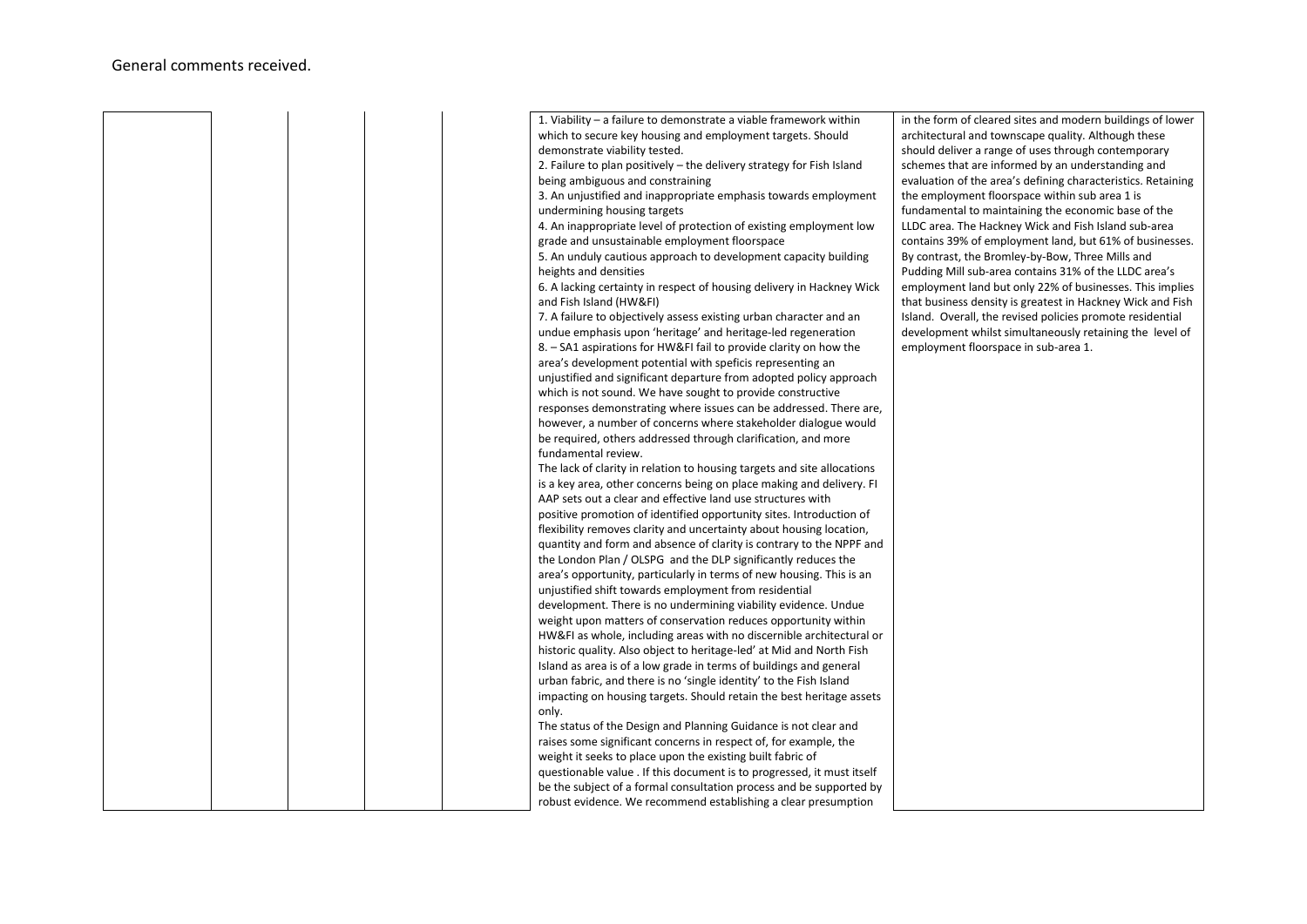## General comments received.

|             |         |         |         | in favour of development within HW&FI, greater emphasis on<br>housing capacity, identifying key sites contributing towards housing<br>and commercial uses, a Proposals Map, reducing the weight applied<br>to the protection of employment space and character. With regard<br>to soundness:<br>Positively Prepared - In respect of HW&FI the plan reverses the<br>adopted for land use and scale of<br>development, with subjective, unjustified and unnecessary<br>evidence.<br>Justified -No evidence justifying the approach<br>Effective and Deliverable -Undermines viable delivery strategy,<br>meaning failure to meet housing and<br>employment targets.<br>Consistency with National Policy - In respect of HW&FI, the Plan<br>fails the 'presumption in favour of sustainable development'<br>without necessary flexibility and adaptability. Any deviation from<br>this should 'significantly and demonstrably' outweigh the benefits. A<br>highly subjective assessment of local character does not justify this. |                                                                                                  |
|-------------|---------|---------|---------|--------------------------------------------------------------------------------------------------------------------------------------------------------------------------------------------------------------------------------------------------------------------------------------------------------------------------------------------------------------------------------------------------------------------------------------------------------------------------------------------------------------------------------------------------------------------------------------------------------------------------------------------------------------------------------------------------------------------------------------------------------------------------------------------------------------------------------------------------------------------------------------------------------------------------------------------------------------------------------------------------------------------------------|--------------------------------------------------------------------------------------------------|
| LPR182Q.090 | Charlie | Hammond | General | Detailed responses on the Draft Local Plan. Our clients are<br>concerned that the Draft Local Plan stifles the development capacity<br>and opportunity of Fish Island. A number of issues need to be<br>addressed within the Local Plan which is a shift from adopted policy<br>with emphasis on employment rather than residential capacity. The<br>Draft Local Plan is ambiguous and un-aspirational. Co0nservation<br>and character is applied to areas of little identity. Need support of<br>delivery partners in the planning process. Viability is a clear<br>consideration. Policies are in conflict with the London Plan, the<br>NPPF and the Development Corporation's own regeneration remit.<br>Fish Island is singled out as an area of significant constraint. The<br>Legacy Corporation needs to meet with the landowner group in<br>order to assure 'its delivery partners' that a positive and equitable<br>framework for the regeneration of Fish Island can be delivered.                                   | These concerns have been addressed within the response<br>to the representor's previous comment. |
| LPR182Q.092 | Frances | Young   | General | Applicants for Chobham Farm site is within Sub Area 2 of the Local<br>Plan.                                                                                                                                                                                                                                                                                                                                                                                                                                                                                                                                                                                                                                                                                                                                                                                                                                                                                                                                                    | Acknowledged.                                                                                    |
| LPR182Q.093 | Jeremy  | Castle  | General | Innovation City (London) Limited is a key stakeholder having<br>submitted four related applications for permision to develop iCITY<br>which comprises IBC and MPC on QEOP. Four applications should be<br>read in conjunction with each other due to links with the landscaped<br>public realm around these buildings. They have been prepared to<br>provide a holistic proposal with consistency of vision, architecture<br>and public realm. Application numbers are 13/00534/FUM;<br>13/00535/AOD; 13/00536/COU; and 13/00537/FUL. New and<br>revised policies provide context for the company to bring forward its<br>proposals for this strategic site, other significant regeneration<br>benefits the proposals will bring will not be delivered.                                                                                                                                                                                                                                                                        | Acknowledged.                                                                                    |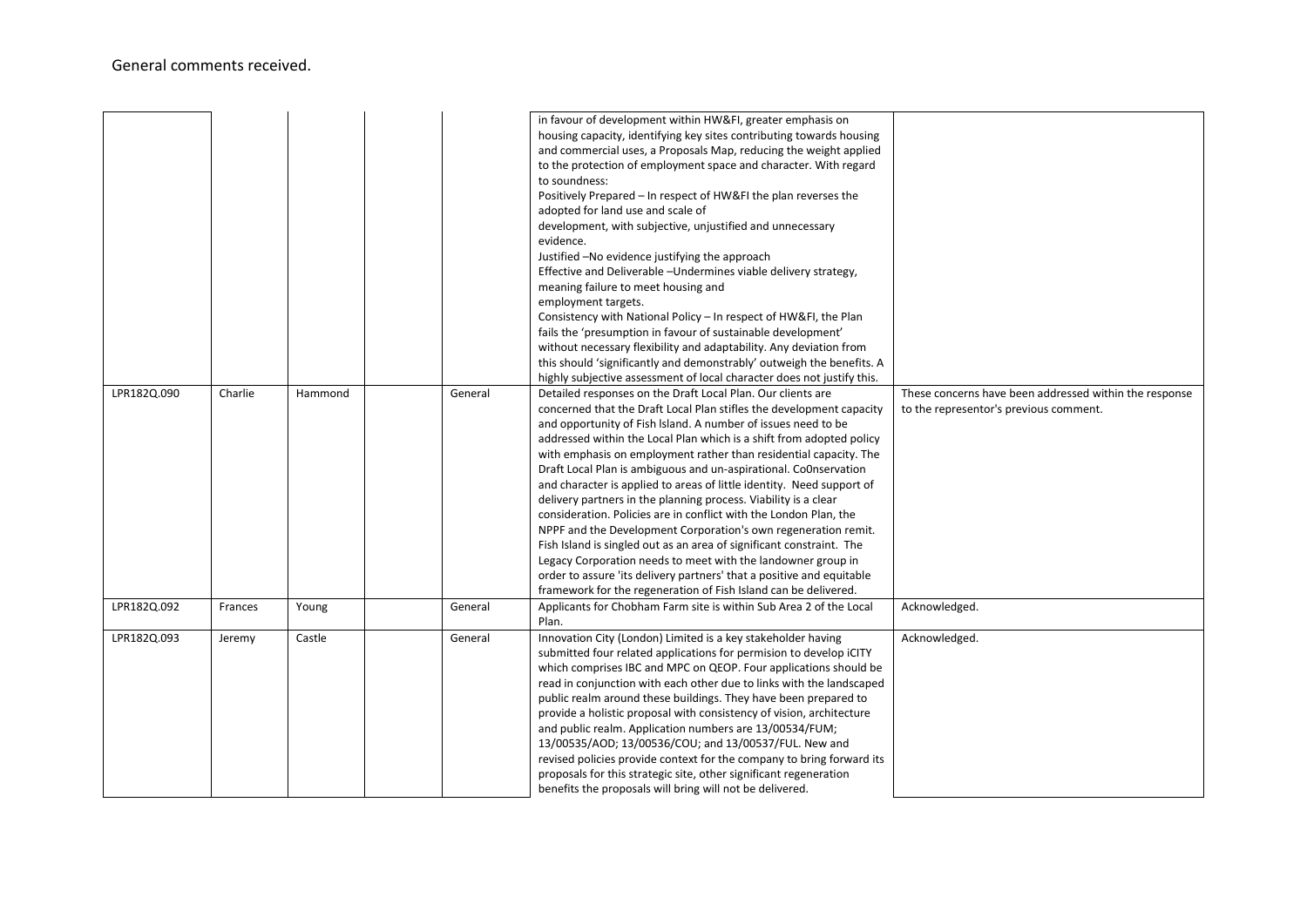## General comments received.

| LPR182Q.096 | Tom | Mulligan |                    | General                                | Status of HWFI Design guide is unclear. Site comprises the land<br>bounded by White Post Lane, the London Overground railway line<br>immediately south east of Hackney Wick Station. It is within<br>Hackney Wick neighbourhood centre and SA1.                                                                                                                                                                                                                                                                                                                                                                                                                                                                                                                                                                                                                                                                                                                                                                                                                                                                                                                                                                                                                                                                                                                                                                                                                                                                                                                                                                                                                                                                                                                                                                                                                                                                                                                                                                                                                                                                                                                                                                                                                                                                                                                                                                                                                                                                                                                                                                                                                                                        | The HWFIDPG is currently in draft and therefore<br>comments relating to its content will be considered when<br>revising the document prior to Examination. |
|-------------|-----|----------|--------------------|----------------------------------------|--------------------------------------------------------------------------------------------------------------------------------------------------------------------------------------------------------------------------------------------------------------------------------------------------------------------------------------------------------------------------------------------------------------------------------------------------------------------------------------------------------------------------------------------------------------------------------------------------------------------------------------------------------------------------------------------------------------------------------------------------------------------------------------------------------------------------------------------------------------------------------------------------------------------------------------------------------------------------------------------------------------------------------------------------------------------------------------------------------------------------------------------------------------------------------------------------------------------------------------------------------------------------------------------------------------------------------------------------------------------------------------------------------------------------------------------------------------------------------------------------------------------------------------------------------------------------------------------------------------------------------------------------------------------------------------------------------------------------------------------------------------------------------------------------------------------------------------------------------------------------------------------------------------------------------------------------------------------------------------------------------------------------------------------------------------------------------------------------------------------------------------------------------------------------------------------------------------------------------------------------------------------------------------------------------------------------------------------------------------------------------------------------------------------------------------------------------------------------------------------------------------------------------------------------------------------------------------------------------------------------------------------------------------------------------------------------------|------------------------------------------------------------------------------------------------------------------------------------------------------------|
| LPR182Q.096 | Tom | Mulligan |                    | Evidence<br>Base -HWFI<br>Design Brief | The status of the draft Hackney Wick and Fish Island Design and<br>Planning Brief (HWFIDPG) is unclear. Comments are as below. The<br>vision and objectives set out in the HWFIDPG are supported by<br>Bluecroft Property. The document envisages a mixed use<br>neighbourhood centre in Hackney Wick including residential and<br>employment uses and achieving exemplary standards of design.<br>Repeatedly highlights the importance of the area's industrial<br>heritage and promotes 'heritage-led regeneration' however, the<br>townscape is generally mixed and frequently of a poor quality.<br>Promotion of entirely non-residential uses at Queens Yard<br>inconsistent with the FI AAP, as well as the neighbourhood centre<br>and are not viable. No justification provided in the document for the<br>land uses shown at Queens Yard. Clarnico Factory and 14 Queens<br>Yard as building of townscape merit are unsupported. A local town<br>centre including housing focused on Hackney Wick Station is<br>supported. Yards can have a detrimental effect on the area's<br>townscape. Only the former Clarnico building exhibits the scale,<br>height and character identified in the document as positive<br>townscape attributes give enclosure. Should balance with<br>townscape deficiencies. The approach to access, movement and<br>public space promoted in the document is generally supported. FI<br>AAP promotes the managed release of former industrial and<br>employment land in the area. It anticipates that 3,000 new homes<br>3,500 new jobs. Queens Yard site falls within Fish Island North<br>where 'mixed use regeneration' is promoted. Adopted and emerging<br>policy and guidance firmly promotes mixed use development<br>including a range of employment and residential uses in this area.<br>B2 (general industry), B8 (storage/distribution); and, A5 uses (hot<br>food takeaways) are inconsistent with the LLDC's vision for the area<br>should promote B1a/ B1c and A1/ A2/ A3/ A4 uses at ground floor<br>level. Will be making representations about extension to<br>Conservation Area and no justification for identification of further<br>heritage assets. Only the former Clarnico building warrants<br>identification. Suggests that buildings of 4-6 storeys are supported<br>in the HW/FI Sub Area while taller buildings will not normally be<br>appropriate. This should have more flexibility and is unduly<br>restrictive. The broad guidance for Hackney Wick neighbourhood<br>centre endorses the north-south route between White Post Lane<br>and Hackney Wick Station, and accepts that No. 14 Queens Yard is<br>likely to be replaced. | The HWFIDPG is currently in draft and therefore<br>comments relating to its content will be considered when<br>revising the document prior to Examination. |
| LPR182Q.098 | Ron | Dobson   | London Fire<br>and | General                                | Authority aims to reduce the impact of fire on people, property and<br>the environment, so want to work with developers and agencies to                                                                                                                                                                                                                                                                                                                                                                                                                                                                                                                                                                                                                                                                                                                                                                                                                                                                                                                                                                                                                                                                                                                                                                                                                                                                                                                                                                                                                                                                                                                                                                                                                                                                                                                                                                                                                                                                                                                                                                                                                                                                                                                                                                                                                                                                                                                                                                                                                                                                                                                                                                | Acknowledged. Although this level of detail is too great<br>for inclusion within the Local Plan itself, the Legacy                                         |